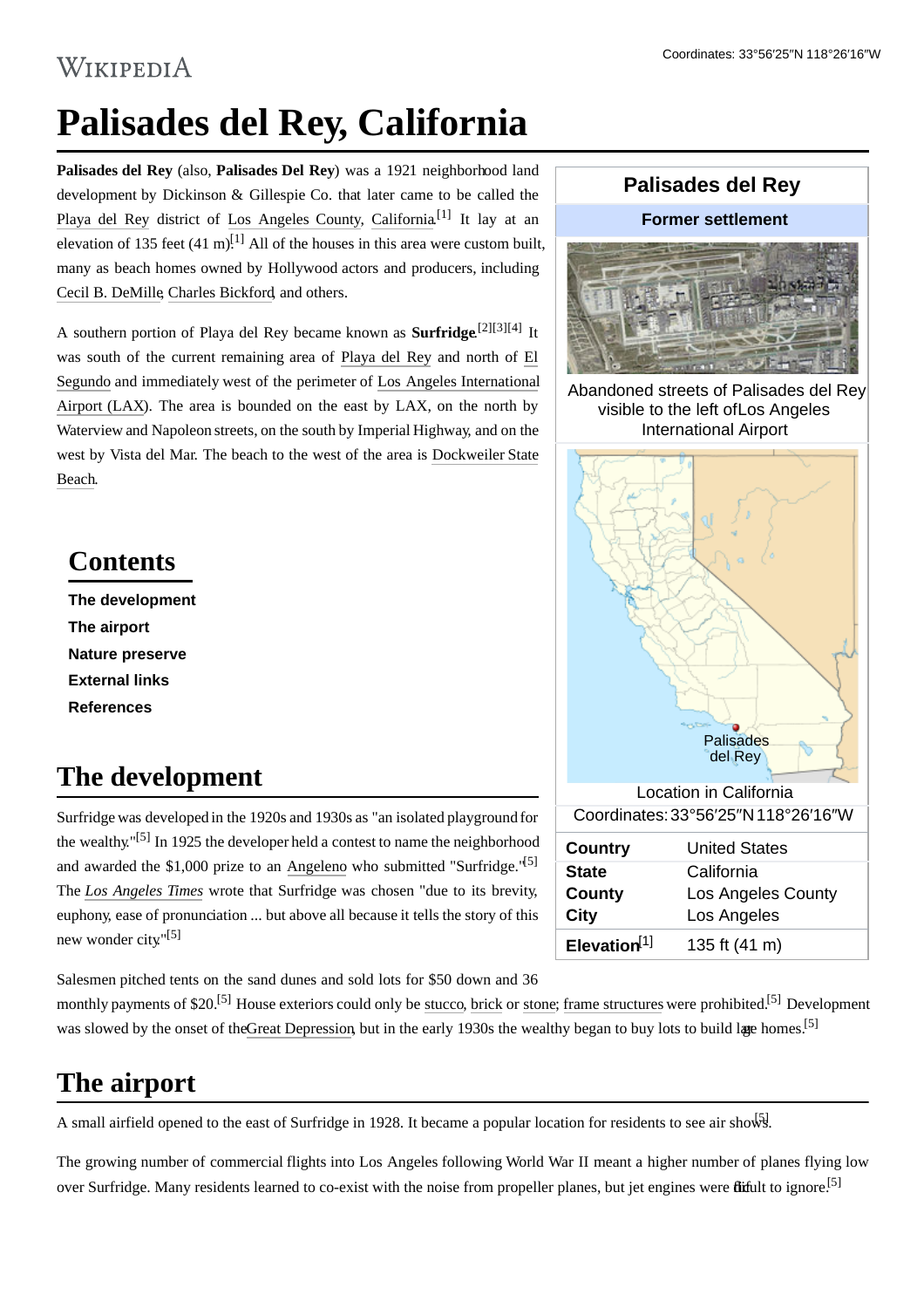"If you lived in Surfridge prior to the late 1950s, you had to raise your voice a bit when having a conversation. After the jets came, you had to literally stop talking when they took off," said Duke Dukesherer, a business executive who has written about Surfridge's history<sup>[\[5\]](#page-1-7)</sup>

[In the 1960s and 1970s, the area was condemned and acquired by the City of Los](https://en.wikipedia.org/wiki/Los_Angeles) Angeles in a series of [eminent domain](https://en.wikipedia.org/wiki/Eminent_domain) purchases to facilitate airport expansion and to address concerns about noise from jet airplanes. Homeowners were forced to sell their property to the city. Several homeowners sued the city and remained in their houses for several years after the majority of houses were vacated. Eventually all the houses were either moved or demolished.<sup>[\[6\]](#page-1-8)</sup>



Aerial El Segundo and former Surfridge.

#### <span id="page-1-4"></span>**Nature preserve**

Fences protect the vacant land and old streets are visible along which houses once stood. The area is now the protected habitat for the endangered [El Segundo blue butterfly](https://en.wikipedia.org/wiki/El_Segundo_blue_butterfly). In 2019 a number of the rare [Burrowing Owl](https://en.wikipedia.org/wiki/Burrowing_Owl) were sighted nesting in the preserve.<sup>[\[7\]](#page-1-9)</sup>

Vista Del Mar Park is a small park with a playground and picnic area on Vista Del Mar Boulevard that is open to the public and maintained by the City of Los Angeles.<sup>[\[8\]](#page-1-10)</sup>

### <span id="page-1-5"></span>**External links**

- Video: [Surfridge and Palisades Del Rey What Remain](https://www.youtube.com/watch?v=U4UIujUMuRk)s
- The remains of a Hollywood playground wiped of the map  $\blacksquare$
- $\blacksquare$ [Surfridge: A Los Angeles Ghost Town](https://web.archive.org/web/20120831202039/http://launfd.com/2012/08/28/los-angeles-ghost-town/)
- [Surfridge Ghosttown](http://www.lakata.org/arch/surfridge/)Photos, videos, information and links.  $\blacksquare$

## <span id="page-1-6"></span>**References**

- <span id="page-1-0"></span>1. U.S. Geological Survey Geographic Names Information System: Palisades del Re©alifornia (https://geonames.usg s.gov/apex/f?p=gnispq:3:::NO::P3\_FID:1670003)
- <span id="page-1-1"></span>2. "Ghostown del Rey" (http://www.elsegundo.net/our\_city/curbed-laghostown-del-rey[\)Archived \(https://web.archive.or](https://web.archive.org/web/20100212143027/http://www.elsegundo.net/our_city/curbed-la-ghostown-del-rey/) g/web/20100212143027/http://wwwelsegundo.net/our\_city/curbed-la-ghostown-del-rey/) 2010-02-12 at the Wayback Machine at Elsegundo.net
- <span id="page-1-2"></span>3. [Waffling article \(http://www.jwairfair.com/images/ONCE\\_VIBRANT\\_BEACH\\_COLONY\\_A\\_GHOST\\_TOWN.doc\)](http://www.jwairfair.com/images/ONCE_VIBRANT_BEACH_COLONY_A_GHOST_TOWN.doc) at JWAirFair.com
- <span id="page-1-3"></span>4. Proposed Surfridge Memorial(http://www.thegeister.com) Archived (https://archive.is/20090426180925/http://www.th [egeister.com/\) 2009-04-26 at Archive.today at TheGeister.com](https://archive.is/20090426180925/http://www.thegeister.com/)
- <span id="page-1-7"></span>5. Anton, Max. (2013, March 2). *LAX ghost town a home to memories and rare butterflies*. (http://www.latimes.com/new [s/local/la-me-surfridge-20130303,0,283887.story\) The Los Angeles Times.](http://www.latimes.com/news/local/la-me-surfridge-20130303,0,283887.story)
- <span id="page-1-8"></span>6. "Los Angeles Ghost Town: At the Hands of LAX" (http://www.ascjweb.org/309/21111/laurena/Surfridge/mainstoryht ml) Archived (https://web.archive.org/web/20130429091919/http://wwwascjweb.org/309/21111/laurenar/Surfridge/m ainstory.html) 2013-04-29 at the [Wayback Machine](https://en.wikipedia.org/wiki/Wayback_Machine)
- <span id="page-1-9"></span>7. [Sahagun, Louis \(February 17, 2019\). "This LAX-adjacent ghost town is now 'priceless coastal real estate' for rar](https://www.latimes.com/local/california/la-me-ln-lax-ghost-town-preserve-20190218-story.html)e [owls" \(https://www.latimes.com/local/california/la-me-ln-lax-ghost-town-preserve-20190218-story.html\).](https://en.wikipedia.org/wiki/Los_Angeles_Times) *Los Angeles Times*. Retrieved 18 February 2019.
- <span id="page-1-10"></span>8. ["LA Parks: Vista Del Mar Park \(https://www.laparks.org/park/vista-del-mar](https://www.laparks.org/park/vista-del-mar))

#### Retrieved from 'https://en.wikipedia.org/w/index.php?title=Palisades\_del\_ReyCalifornia&oldid=884436308